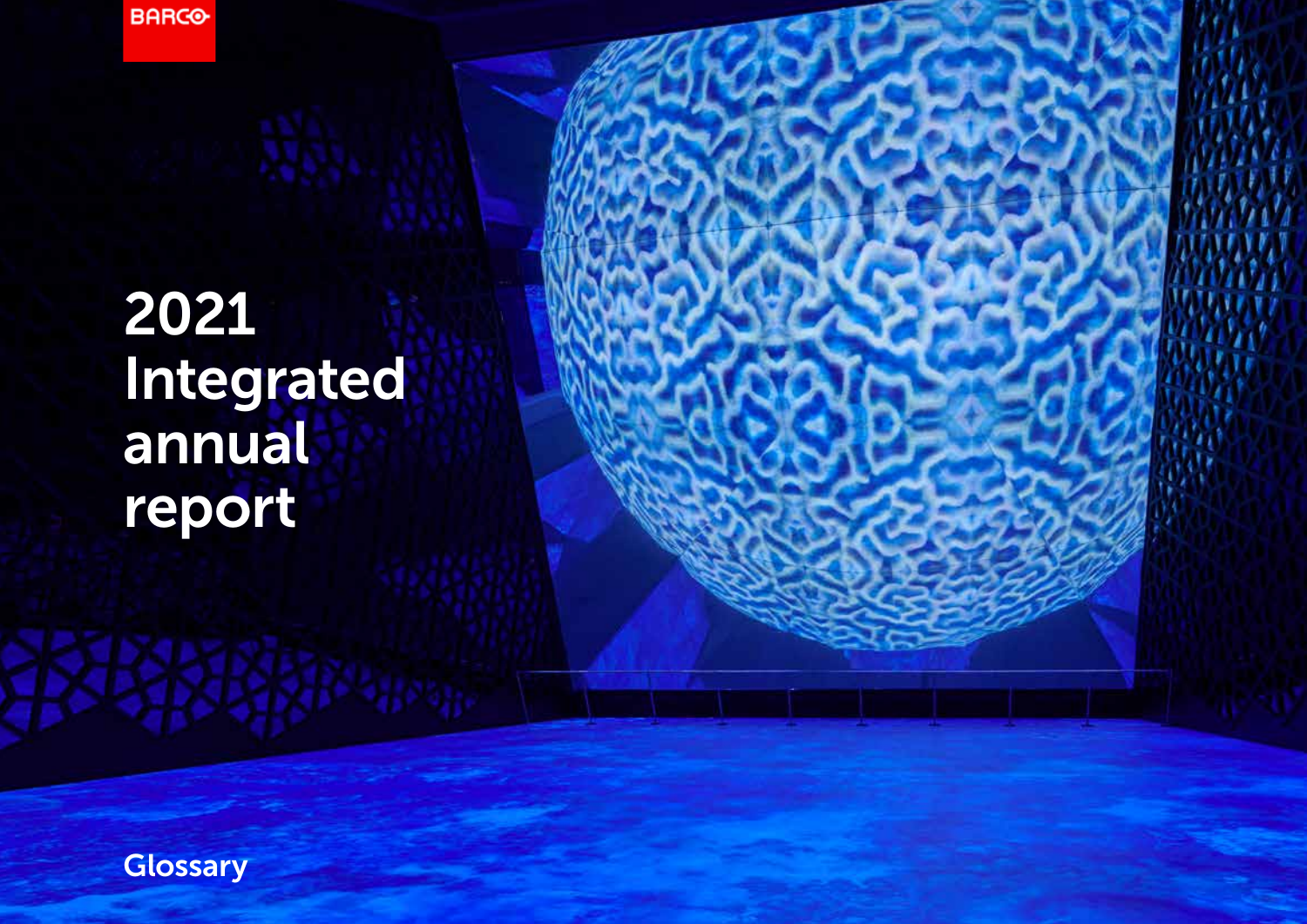

This is the Governance & Risk Report section of Barco's 2021 Integrated annual report. Other sections are available via the download center at **ir.barco.com/2021**.

#### [CORE](https://ir.barco.com/2021/uploads/files/PDF/Barco-IR2021-COR.pdf)

### MORE

- [Governance & risk report](https://ir.barco.com/2021/uploads/files/PDF/Barco-IR2021-CGR.pdf)
- [Report on planet people communities](https://ir.barco.com/2021/uploads/files/PDF/Barco-IR2021-PPC.pdf)
- [Financial report](https://ir.barco.com/2021/uploads/files/PDF/Barco-IR2021-FIN.pdf)

#### ANNEX

- [Integrated Data Pack](https://ir.barco.com/2021/uploads/files/PDF/Barco-IR2021-IDP.pdf)
- [Glossary](https://ir.barco.com/2021/uploads/files/PDF/Barco-IR2021-GLO.pdf)
- [GRI Content index](https://ir.barco.com/2021/uploads/files/PDF/Barco-IR2021-GRI.pdf)
- [Assurance report](https://ir.barco.com/2021/uploads/files/PDF/Barco-IR2021-ASR.pdf)

Barco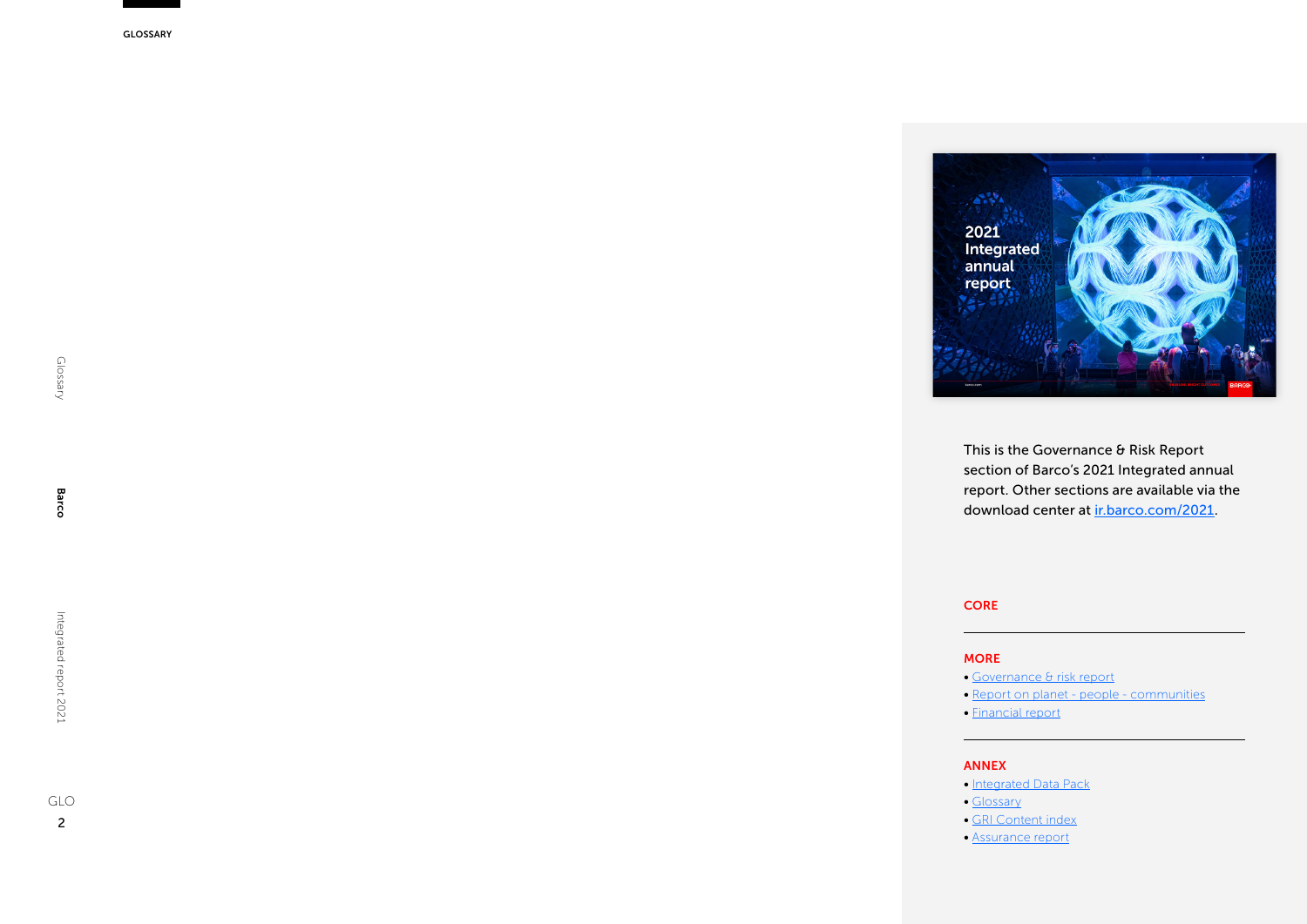# **Glossary**

This glossary document contains a description of frequently used Financial Terms, Alternative Performance Measures (APM) and Non-financial KPI's in Barco's reporting deliverables. It is being updated every year and disclosed together with the Annual Report.

| Indicator                                                                    | Unit of measure | Definition                                                                                                                                                                                                                                                                                                                                                                                                                                                                                                                                                                                                                                                                                                                                                                                                                                                                                                                                                                                                                        |
|------------------------------------------------------------------------------|-----------------|-----------------------------------------------------------------------------------------------------------------------------------------------------------------------------------------------------------------------------------------------------------------------------------------------------------------------------------------------------------------------------------------------------------------------------------------------------------------------------------------------------------------------------------------------------------------------------------------------------------------------------------------------------------------------------------------------------------------------------------------------------------------------------------------------------------------------------------------------------------------------------------------------------------------------------------------------------------------------------------------------------------------------------------|
| % of production spend covered by supplier sustainability score               | %               | Total production spend from suppliers that have been scored on sustainability by Barco/ Total production spend                                                                                                                                                                                                                                                                                                                                                                                                                                                                                                                                                                                                                                                                                                                                                                                                                                                                                                                    |
| % employees trained in Standards@Work (white collars)                        | % of heads      | Number of white-collars trained in Standards@Work (sum of all modules) /number of white-collars at the end of the financial year.                                                                                                                                                                                                                                                                                                                                                                                                                                                                                                                                                                                                                                                                                                                                                                                                                                                                                                 |
| % electricity from renewable sources                                         | $\%$            | Electricity consumption from renewable sources/total electricity consumption of the considered Barco sites. Renewable electricity is either<br>achieved by own production using a renewable source (e.g. PV panels) or by having renewable electricity contracts (e.g. Guarantees of Origin,<br>RECs). Renewable energy sources are sources which have zero direct CO <sub>2</sub> e-emissions (e.g. solar power, wind turbines).                                                                                                                                                                                                                                                                                                                                                                                                                                                                                                                                                                                                 |
| % employees < 30 yrs                                                         | % of heads      | Number of permanent and fixed-term contracted employees on Barco payroll at the end of the year, in heads, with age < 30 years / total number<br>of permanent and fixed-term contracted employees on Barco payroll at year-end, in heads. Interim/temp contracts, interns, contractors and<br>Cinionic employees are excluded.                                                                                                                                                                                                                                                                                                                                                                                                                                                                                                                                                                                                                                                                                                    |
| % employees > 30 yrs < 50 yrs                                                | % of heads      | Number of permanent and fixed-term contracted employees on Barco payroll at the end of the year, in heads, with age >=30 years<br>and =<50 years / total number of permanent and fixed-term contracted employees on Barco payroll at year-end, in heads. Interim/temp<br>contracts, interns, contractors and Cinionic employees are excluded.                                                                                                                                                                                                                                                                                                                                                                                                                                                                                                                                                                                                                                                                                     |
| % employees > 50 yrs                                                         | % of heads      | Number of permanent and fixed-term contracted employees on Barco payroll at the end of the year, in heads, with age > 50 years / total number<br>of permanent and fixed-term contracted employees on Barco payroll at year-end, in heads. Interim/temp contracts, interns, contractors and<br>Cinionic employees are excluded.                                                                                                                                                                                                                                                                                                                                                                                                                                                                                                                                                                                                                                                                                                    |
| % employees covered by formal collective agreements                          | % of heads      | Barco applies an active formal collective agreements policy in these countries and industries where collective agreements are mandatory, relevant<br>or customary. For the scope of this definition, we take into consideration the number of employees captured by collective agreement for these<br>sites and regions where a formal collective agreements policy is applicable. In Belgium where the company has its headquarter as well as its main<br>manufacturing site, Barco applies interprofessional, industry as well as company-specific formal collective agreements. In the rest of the<br>EMEA region as well as the Latin American region Barco applies interprofessional and industry collective agreements. In other regions such as<br>APAC-region; where collective agreements are less common, the company is typically subject of regulatory requirements in this domain. In<br>addition to the requlatory framework the respective topics are typically captured in local policies and employee handbooks. |
| % employees trained in Standards@Work Continuous Improvement (white collars) | $\%$            | Number of white-collars trained in Standards@Work Continuous Improvement /number of white-collars at the end of the financial year.                                                                                                                                                                                                                                                                                                                                                                                                                                                                                                                                                                                                                                                                                                                                                                                                                                                                                               |
| % employees trained in Standards@Work Cybersecurity (white collars)          | % of heads      | Number of white-collars trained in Standards@Work Cybersecurity /number of white-collars at the end of the financial year.                                                                                                                                                                                                                                                                                                                                                                                                                                                                                                                                                                                                                                                                                                                                                                                                                                                                                                        |
| % employees trained in Standards@Work Data protection (white collars)        | % of heads      | Number of white-collars trained in Standards@Work Data Protection /number of white-collars at the end of the financial year.                                                                                                                                                                                                                                                                                                                                                                                                                                                                                                                                                                                                                                                                                                                                                                                                                                                                                                      |
| % employees trained in Standards@Work Ethics (white collars)                 | % of heads      | Number of white-collars trained in Standards@Work Ethics /number of white-collars at the end of the financial year.                                                                                                                                                                                                                                                                                                                                                                                                                                                                                                                                                                                                                                                                                                                                                                                                                                                                                                               |
| % employees trained in Standards@Work Quality (white collars)                | % of heads      | Number of white-collars trained in Standards@Work Quality /number of white-collars at the end of the financial year.                                                                                                                                                                                                                                                                                                                                                                                                                                                                                                                                                                                                                                                                                                                                                                                                                                                                                                              |
| % employees trained in Standards@Work Safety (white collars)                 | % of heads      | Number of white-collar employees trained in Standards@Work Safety /number of white-collars at the end of the financial year.                                                                                                                                                                                                                                                                                                                                                                                                                                                                                                                                                                                                                                                                                                                                                                                                                                                                                                      |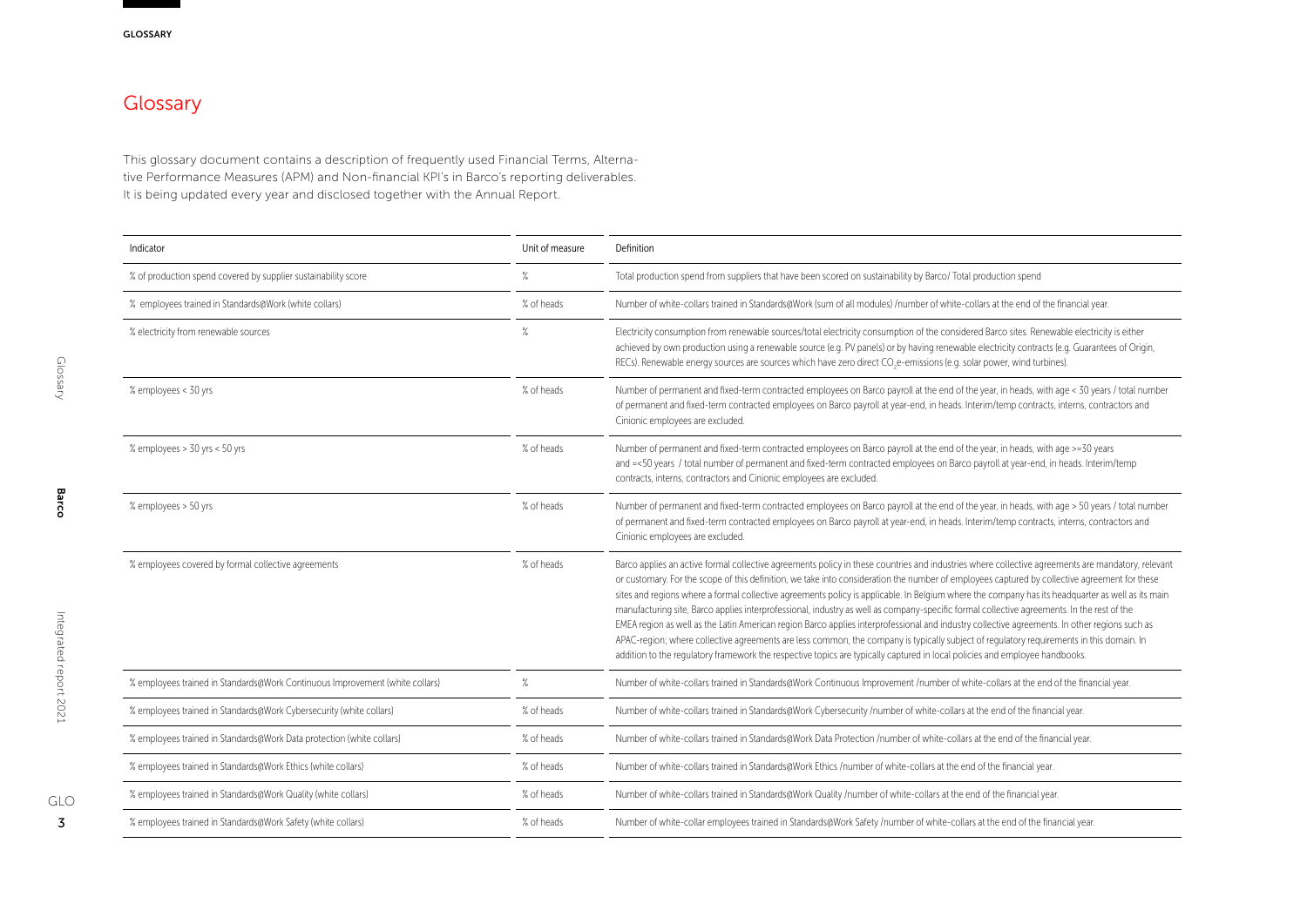| Indicator                                                                                         | Unit of measure | Definition                                                                                                                                                                                                                                                                                                                                                                                                                                                                                                                                                                                                                                                                                                                                                                                                                                                             |
|---------------------------------------------------------------------------------------------------|-----------------|------------------------------------------------------------------------------------------------------------------------------------------------------------------------------------------------------------------------------------------------------------------------------------------------------------------------------------------------------------------------------------------------------------------------------------------------------------------------------------------------------------------------------------------------------------------------------------------------------------------------------------------------------------------------------------------------------------------------------------------------------------------------------------------------------------------------------------------------------------------------|
| % employees trained in Standards@Work Sustainability (white collars)                              | %               | Number of white-collars trained in Standards@Work Sustainability /number of white-collars at the end of the financial year.                                                                                                                                                                                                                                                                                                                                                                                                                                                                                                                                                                                                                                                                                                                                            |
| % energy consumption from renewable sources                                                       | $\frac{9}{6}$   | Energy consumption from renewable sources/total energy consumption at the considered Barco sites. Renewable energy sources are sources<br>which have zero direct CO <sub>3</sub> e-emissions (e.g. solar power, wind turbines).                                                                                                                                                                                                                                                                                                                                                                                                                                                                                                                                                                                                                                        |
| % hazardous waste of solid waste                                                                  | $\%$            | Tonnes hazardous waste/ total tonnes of solid waste generated at the considered Barco sites. Note that the classification of "hazardous"<br>is dependent on the legal framework of the country considered.                                                                                                                                                                                                                                                                                                                                                                                                                                                                                                                                                                                                                                                             |
| % independent directors                                                                           | % of heads      | Independent directors must either meet the independence criteria laid down in art. 3.5 of the Belgian Corporate Governance Code 2020<br>or have been expressly qualified as independent by the shareholders                                                                                                                                                                                                                                                                                                                                                                                                                                                                                                                                                                                                                                                            |
| % in-scope suppliers that responded to Conflict Minerals Reporting Template                       | %               | Number of in-scope suppliers that responded to Conflict Minerals Reporting Template (CMRT)/Total number of in-scope suppliers.<br>In-scope suppliers are suppliers that deliver products or components containing tungsten, tantalum, tin or gold. The CMRT is provided<br>by the Responsible Minerals Initiative (RMI).                                                                                                                                                                                                                                                                                                                                                                                                                                                                                                                                               |
| % make                                                                                            | $\%$            | Product revenue (excl services) of materials inhouse manufactured / Total product & project sales. We refer to note 3 in finance report<br>for total product and project sales of the financial year.                                                                                                                                                                                                                                                                                                                                                                                                                                                                                                                                                                                                                                                                  |
| % non-Belgian members in the Core Leadership Team                                                 | % of heads      | Core leadership team is Barco's executive team which operates under the chairmanship of the Chief Executive Officer, comprises key officers<br>from functions, businesses and regions. Non-Belgian members are these members who do not have a Belgian passport."                                                                                                                                                                                                                                                                                                                                                                                                                                                                                                                                                                                                      |
| % of employees in R&D                                                                             | % of heads      | Employees per functional group R&D                                                                                                                                                                                                                                                                                                                                                                                                                                                                                                                                                                                                                                                                                                                                                                                                                                     |
| % of (Development and manufacturing) sites covered by a certified quality management system       | $\%$            | Number of Product Development or Manufacturing sites having a valid ISO9001 or ISO13485 Quality Management System certificate / total<br>number of Product development and manufacturing sites                                                                                                                                                                                                                                                                                                                                                                                                                                                                                                                                                                                                                                                                         |
| % of (manufacturing) sites covered by a certified environmental management system                 | $\%$            | Number of manufacturing sites having a valid ISO14001 Environmental Management System certificate / total number of manufacturing sites                                                                                                                                                                                                                                                                                                                                                                                                                                                                                                                                                                                                                                                                                                                                |
| % of active components covered by Full Material Declarations                                      | $\%$            | Number of purchased components that are covered by FMD-A (Full Material Declaration) or FMD-B material declarations / total purchased<br>components.                                                                                                                                                                                                                                                                                                                                                                                                                                                                                                                                                                                                                                                                                                                   |
| % of employees having received training                                                           | % of heads      | Number of employees who had followed a training course over the year/ total number of employees at the end of the financial year                                                                                                                                                                                                                                                                                                                                                                                                                                                                                                                                                                                                                                                                                                                                       |
| % of employees who received Annual performance review, or regular feedback/check-in<br>session(s) | % of heads      | % bonus eligible white collars / permanent workforce at the end of the financial year                                                                                                                                                                                                                                                                                                                                                                                                                                                                                                                                                                                                                                                                                                                                                                                  |
| % of leaders in Annual Leader Talent Development Review                                           | % of heads      | Number of leaders reviewed in the annual talent review at CLT level divided by the total number of leaders. For this metric "leaders" are defined<br>as employees on the level N-2 and N-3 in the organisation. N=CEO-level.                                                                                                                                                                                                                                                                                                                                                                                                                                                                                                                                                                                                                                           |
| % of new production suppliers screened using social and environmental criteria                    | $\%$            | New production suppliers are suppliers which were created in Barco's ERP system in the reporting year and with confirmed purchase orders.<br>Screened means supplier self assessment including social and environmental criteria completed.                                                                                                                                                                                                                                                                                                                                                                                                                                                                                                                                                                                                                            |
| % of new products released with Barco ECO label (hardware)                                        | %               | Number of newly introduced hardware products that have received the Barco ECO label/total number of newly introduced hardware products.<br>Definition ""hardware product": Barco branded finished electronic hardware product, either designed inhouse or outsourced to OEM suppliers,<br>that can deliver standalone its intended function. Definition "newly introduced hardware product": commercial launch of first member of product<br>family covered by one dedicated hardware development project. Options or modules are not in scope of the definition. Definition "commercial<br>launch**: projects for which Formal Quality Review (FQR) is granted and or is available on Barco.com. The ecoscoring methodology, which is<br>validated against the ISO 14021 standard, is explained on our website https://www.barco.com/en/page/sustainability/ecoscore. |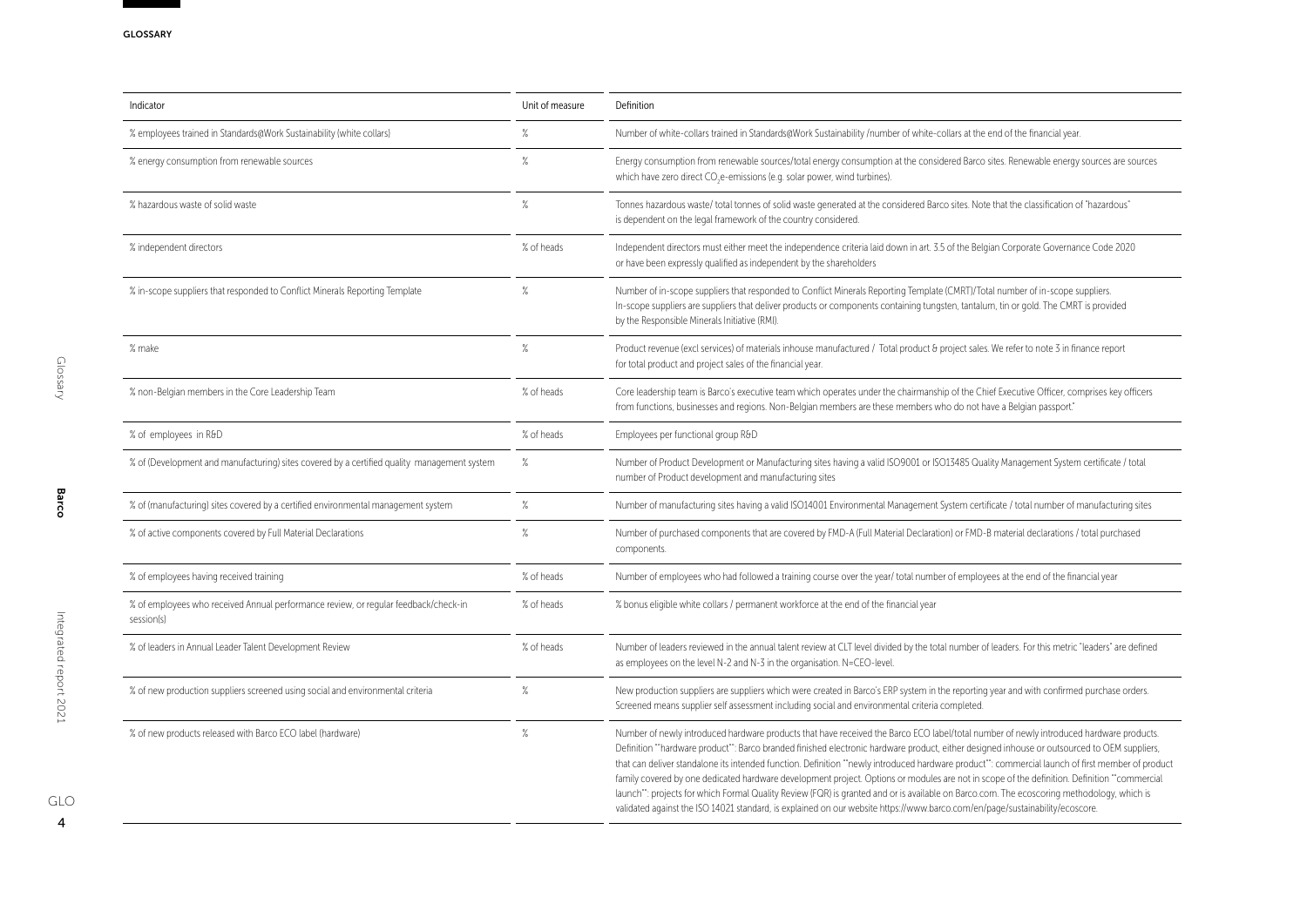| Unit of measure | Definition                                                                                                                                                                                                                                                                                                                                                                                                                                                                                                                                                                                                                                                                                                                                                                                                                                                                                                                       |
|-----------------|----------------------------------------------------------------------------------------------------------------------------------------------------------------------------------------------------------------------------------------------------------------------------------------------------------------------------------------------------------------------------------------------------------------------------------------------------------------------------------------------------------------------------------------------------------------------------------------------------------------------------------------------------------------------------------------------------------------------------------------------------------------------------------------------------------------------------------------------------------------------------------------------------------------------------------|
| $\%$            | Number of newly introduced hardware products containing recycled plastics / total number of newly introduced hardware products. Definition<br>"hardware product": Barco branded finished electronic hardware product, either designed inhouse or outsourced to OEM suppliers, that can<br>deliver standalone its intended function. Definition "newly introduced hardware product": commercial launch of first member of product family<br>covered by one dedicated hardware development project. Options or modules are not in scope of the definition. Definition "commercial launch":<br>projects for which Formal Quality Review (FQR) is granted and or is available on Barco.com. Definition "containing recycled plastics": product<br>containing a minimum mass percentage recycled content in plastic parts larger than 25 grams. The minimum mass percentage is defined in the<br>applied Barco ecoscore tool version. |
| $\%$            | Total spend by production suppliers with formally signed MSA, T&C's or Purchase Agreement/total production spend. MSA means Master Supply<br>Agreement. T&C's means Terms & Conditions.                                                                                                                                                                                                                                                                                                                                                                                                                                                                                                                                                                                                                                                                                                                                          |
| $\%$            | Production spend covered by a signed commitment to the Barco code of conduct for suppliers or equivalent/total production spend.<br>Production spend equals total cost of production materials.                                                                                                                                                                                                                                                                                                                                                                                                                                                                                                                                                                                                                                                                                                                                  |
| $\%$            | Revenue of products sold in countries where Barco joined an EPR (Extended Producer Responsibility) scheme relative to the total revenue                                                                                                                                                                                                                                                                                                                                                                                                                                                                                                                                                                                                                                                                                                                                                                                          |
| % of heads      | Total number of permanent and fixed-term contracted employees on Barco payroll in countries with a committee divided by total number of<br>permanent and fixed-term contracted employees on Barco payroll at the end of the financial year, in heads.                                                                                                                                                                                                                                                                                                                                                                                                                                                                                                                                                                                                                                                                            |
| $\%$            | Total revenues from products with Barco ECO label/ Total product & project sales. We refer to note 3 in finance report for total product<br>and project sales of the financial year.                                                                                                                                                                                                                                                                                                                                                                                                                                                                                                                                                                                                                                                                                                                                             |
| $\%$            | Tonnes of waste sent to landfill/total tonnes of solid waste generated at the considered Barco sites.                                                                                                                                                                                                                                                                                                                                                                                                                                                                                                                                                                                                                                                                                                                                                                                                                            |
| % of heads      | Total number of female members of the Board of Directors divided by total number of members of the Board at the end of the financial year, in heads.                                                                                                                                                                                                                                                                                                                                                                                                                                                                                                                                                                                                                                                                                                                                                                             |
| % of heads      | Total number of female members of the Core Leadership Team divided by total number of members of the Core Leadership Team at the end of the<br>financial year, in heads.                                                                                                                                                                                                                                                                                                                                                                                                                                                                                                                                                                                                                                                                                                                                                         |
| % of heads      | We define senior management as employees with hay grade >=18.<br>As a result the metrics equates the following: number of female employees with hay grade >= 18/total number of employees with<br>hay grade >= 18 at year-end.<br>For Hay grade information see public sources.                                                                                                                                                                                                                                                                                                                                                                                                                                                                                                                                                                                                                                                  |
| % of heads      | Number of female permanent and fixed-term contracted employees on Barco payroll at the end of the year, in heads / total number<br>of permanent and fixed-term contracted employees on Barco payroll at year-end, in heads. Interim/temp contracts, interns, contractors<br>and Cinionic employees are excluded.                                                                                                                                                                                                                                                                                                                                                                                                                                                                                                                                                                                                                 |
|                 | EBIT excluding restructuring costs and impairments relating to reorienting or stopping certain activities, business or product lines, as well as<br>impairments on goodwill and revenues resulting from a single material transaction not linked to current business activities (e.g. change of control<br>in a subsidiary). Results out of divestments or acquisitions are included in EBIT(DA).<br>Reconciliation from EBIT to adjusted EBIT can be found in the income statement                                                                                                                                                                                                                                                                                                                                                                                                                                              |
|                 | Adjusted EBIT after tax relative to operating capital employed (including goodwill). ROCE = (Adjusted) EBIT*(1- tax rate)/Operating capital employed<br>(including goodwill)                                                                                                                                                                                                                                                                                                                                                                                                                                                                                                                                                                                                                                                                                                                                                     |
|                 | Companies in which Barco has a significant influence, generally reflected by an interest of at least 20%. Associates are accounted for using<br>the equity method.                                                                                                                                                                                                                                                                                                                                                                                                                                                                                                                                                                                                                                                                                                                                                               |
|                 |                                                                                                                                                                                                                                                                                                                                                                                                                                                                                                                                                                                                                                                                                                                                                                                                                                                                                                                                  |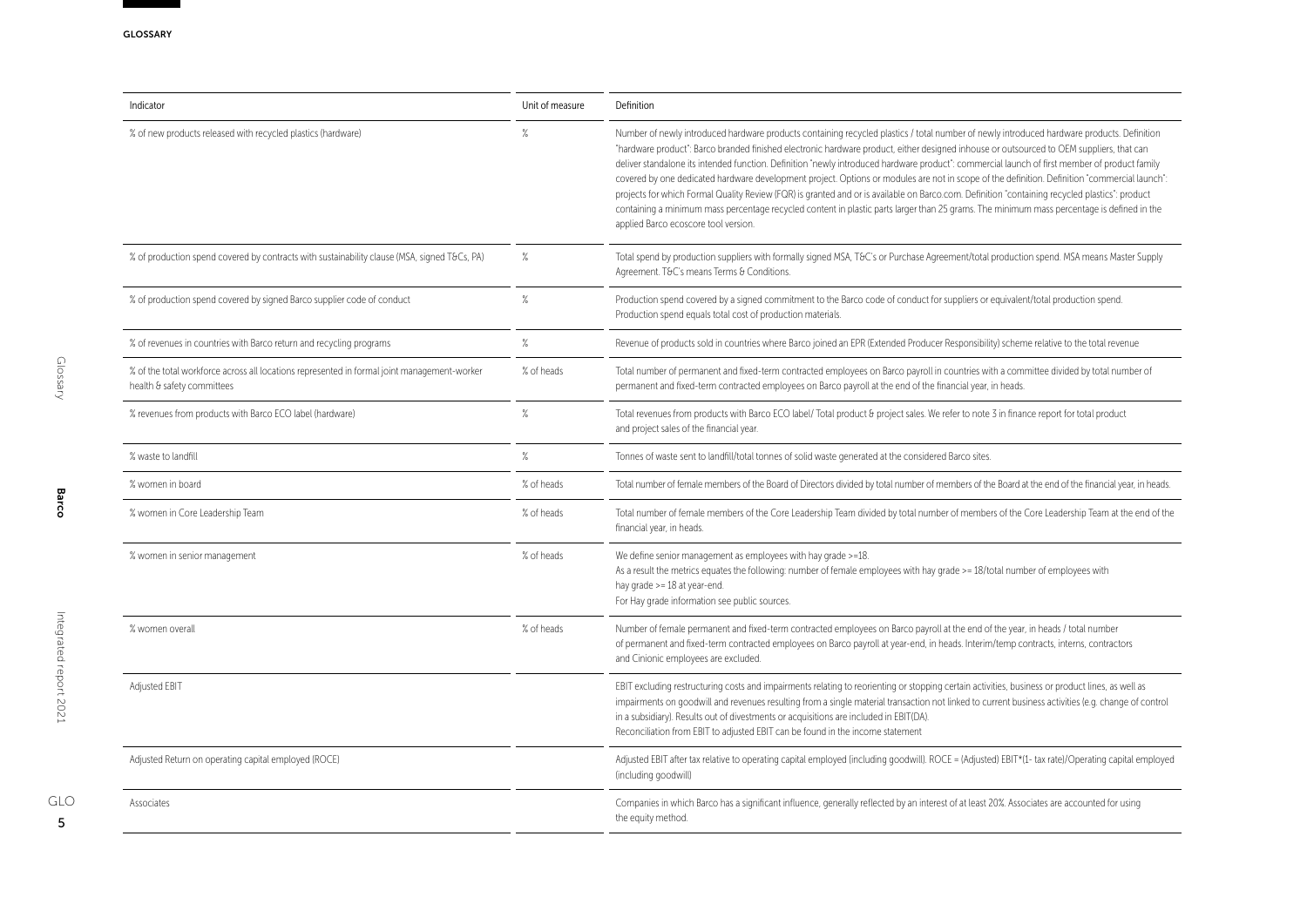| Indicator                                                    | Unit of measure | Definition                                                                                                                                                                                                                                                                                                                                                                                                                                                                                                                                                                                                         |
|--------------------------------------------------------------|-----------------|--------------------------------------------------------------------------------------------------------------------------------------------------------------------------------------------------------------------------------------------------------------------------------------------------------------------------------------------------------------------------------------------------------------------------------------------------------------------------------------------------------------------------------------------------------------------------------------------------------------------|
| Average age of the workforce                                 | #               | Sum of all ages of the number of permanent and fixed-term contracted employees on Barco payroll at the end of financial year divided<br>by the number of permanent and fixed-term contracted employees on Barco payroll at the end of the financial year. Interim/temp contracts,<br>interns, contractors and Cinionic employees are excluded.                                                                                                                                                                                                                                                                     |
| Average cybersecurity maturity (NIST CSF) score              | #               | NIST CST: National Institute of Standards and Technology Cybersecurity Framework.<br>The NIST CSF self-assessment result is performed at the end of the financial year and is the average of the NIST CSF Functions according<br>to the NIST CSF methodology.                                                                                                                                                                                                                                                                                                                                                      |
| Average number of blue collars (incl Cinionic)               | #FTEs           | Average blue-collar number of permanent and fixed-term contracts on Barco payroll over the full year, in fulltime equivalents. Interim/temp<br>contracts, interns and contractors are excluded. Calculation average: sum of number at month end divided by 12.                                                                                                                                                                                                                                                                                                                                                     |
| Average number of employees (incl Cinionic)                  | #FTEs           | Average number of permanent and fixed-term contracts on Barco payroll over the full year, in fulltime equivalents. Interim/temp contracts,<br>interns and contractors are excluded. Calculation average: sum of number at month end divided by 12.                                                                                                                                                                                                                                                                                                                                                                 |
| Average number of white collars (incl Cinionic)              | #FTEs           | Average white-collar number of permanent and fixed-term contracts on Barco payroll over the full year, in fulltime equivalents.<br>Interim/temp contracts, interns and contractors are excluded. Calculation average: sum of number at month end divided by 12.                                                                                                                                                                                                                                                                                                                                                    |
| Average remuneration per FTE employee                        | k€              | Remuneration is calculated on the basis of total wages and direct social benefits, including company cars divided by the average number<br>of employees (including Cinionic)                                                                                                                                                                                                                                                                                                                                                                                                                                       |
| Average training hours per employee                          | # hours         | Total hours of learning or training followed / total number of employees at the end of the financial year                                                                                                                                                                                                                                                                                                                                                                                                                                                                                                          |
| Average training investment per employee                     | €               | Total expenses for learning & development / total number of employees at the end of the financial year                                                                                                                                                                                                                                                                                                                                                                                                                                                                                                             |
| <b>BarcoCFG</b>                                              |                 | 'Full name is CFG Barco (Beijing) Electronics Co., Ltd. BarcoCFG is the entity where Barco joined forces with China Film Group to address<br>the Chinese cinema market. Barco holds a 49% stake in this entity at the end of December 2021                                                                                                                                                                                                                                                                                                                                                                         |
| Book value per share                                         |                 | Equity attributable to the Group divided by number of shares outstanding at balance sheet date.                                                                                                                                                                                                                                                                                                                                                                                                                                                                                                                    |
| Capex (in % of sales)                                        | $\%$            | Purchase of tangible and intangible assets as included in the statement of cash flow                                                                                                                                                                                                                                                                                                                                                                                                                                                                                                                               |
| Community investment                                         | €               | Rough order of magnitude of the sum of money & goods invested in charity / community initiatives that were defined by Barco throughout<br>the year, on a global scale. The reported amount is based on a non-exhaustive list of inputs from the different local teams.                                                                                                                                                                                                                                                                                                                                             |
| Countries with a manufacturing facility                      | #               | Country where Barco has own production site(s)                                                                                                                                                                                                                                                                                                                                                                                                                                                                                                                                                                     |
| Customer Net Promoter Score (relationship NPS)               | #               | Calculation of the Net Promotor (NPS) Score is based on the answer of customers to the question: "On a scale from 0-10, how likely are<br>you to recommend Barco to a friend or colleague?" Detractors score 0-6, passives score 7-8, promotors score 9-10. Calculation of NPS<br>result = % promotors - % detractors. The NPS score reported is the overall result of the yearly survey conducted in the fourth quarter of the year.<br>The survey recipients are extracted from CRM customer data; product and mybarco.com registrations and are selected to get 100 responses<br>per business units per region. |
| Days payment outstanding (average payment term of suppliers) | # calendar days | Days payable outstanding calculated as Trade Payables / (Material cost + Services and other costs) x 365                                                                                                                                                                                                                                                                                                                                                                                                                                                                                                           |
| Direct available net cash                                    |                 | Net financial cash excluding the cash in Cinionic.                                                                                                                                                                                                                                                                                                                                                                                                                                                                                                                                                                 |
| Dividend yield                                               |                 | Gross dividend as a percentage of the share price on 31 December.                                                                                                                                                                                                                                                                                                                                                                                                                                                                                                                                                  |
| <b>DPO</b>                                                   |                 | Days payable outstanding calculated as Trade Payables / (Material cost + Services and other costs) x 365                                                                                                                                                                                                                                                                                                                                                                                                                                                                                                           |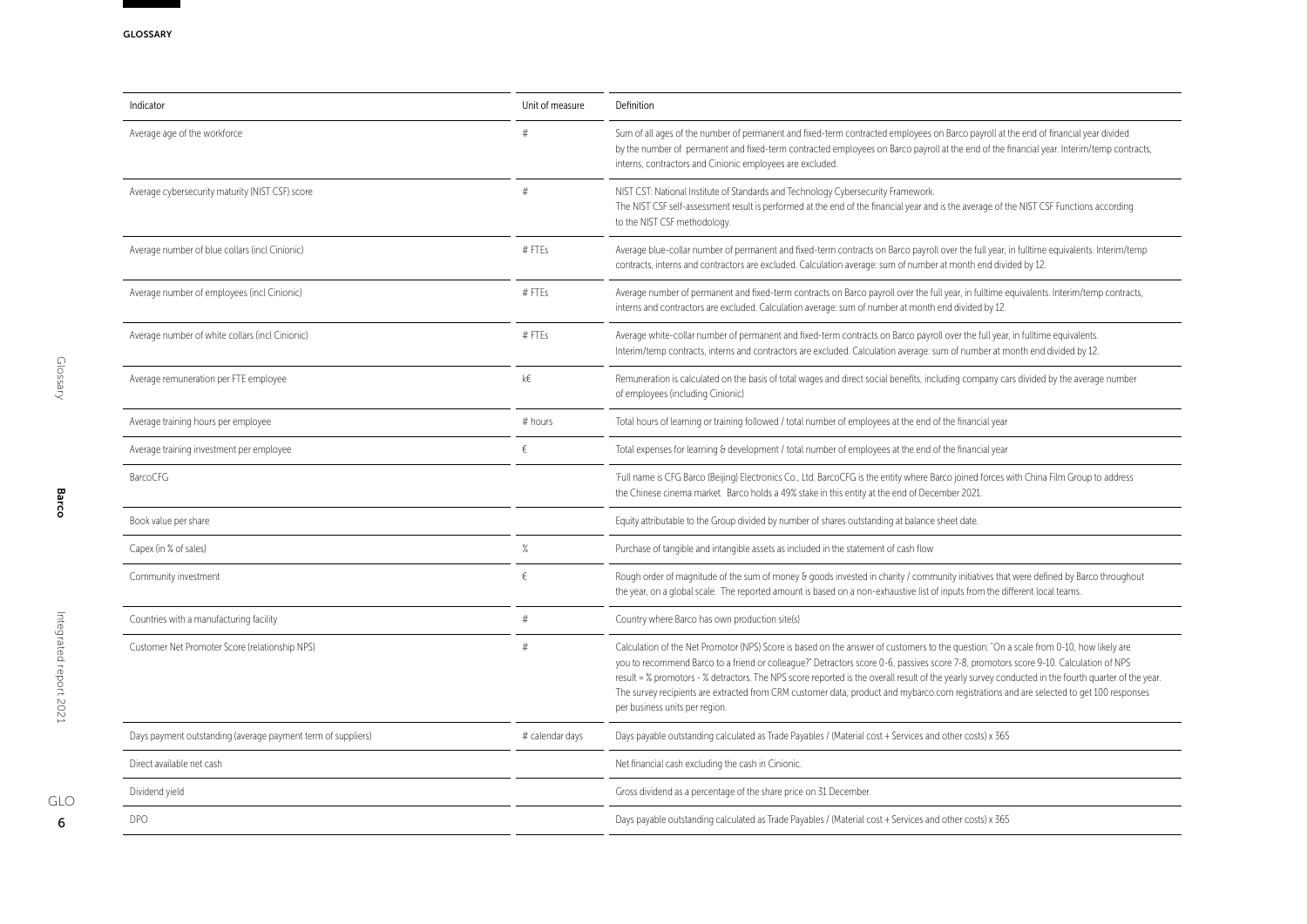| Indicator                                                               | Unit of measure       | Definition                                                                                                                                                                                                                                                                                                                                                                                                                                                                                         |
|-------------------------------------------------------------------------|-----------------------|----------------------------------------------------------------------------------------------------------------------------------------------------------------------------------------------------------------------------------------------------------------------------------------------------------------------------------------------------------------------------------------------------------------------------------------------------------------------------------------------------|
| <b>DSO</b>                                                              |                       | Days sales outstanding calculated as ((Trade debtors / (sales past quarter)) * 90                                                                                                                                                                                                                                                                                                                                                                                                                  |
| Earnings per share                                                      |                       | Net income/(loss) attributable to the equity holder of the parent divided by weighted average of shares                                                                                                                                                                                                                                                                                                                                                                                            |
| EBIT                                                                    |                       | Operating result (earnings before interest and taxes), calculated as gross profit less research & development expenses, sales and marketing<br>expenses, general and administration expenses, other operating income (expense) - net and plus or minus adjusting items                                                                                                                                                                                                                             |
| EBITDA                                                                  |                       | Adjusted EBIT + depreciation, amortization and impairments (if any).                                                                                                                                                                                                                                                                                                                                                                                                                               |
| Employee Net Promoter Score                                             | $\#$                  | The employee Net Promotor score is derived from the engagement question as part of the Pulse surveys.<br>This was distributed among the white collar population only.<br>The Net Promotor score is based on the E-NPS technic where scores between 1 to 6 (on 10) are considered "detractors"; score 7 & 8 as "passive"<br>and score 9 & 10 as promotors. E-NPS is promotors-detractors. The results for the year is taking as the average results from the two pulse surveys<br>in 2021.          |
| Employees per functional group General & Administration                 | % of heads            | Number of permanent and fixed-term contracted employees on Barco payroll at the end of the year, in heads, working in general & administration<br>(information technology, finance, general and divisional management, human resources, legal and investor relations), divided by the total number<br>of permanent and fixed-term contracted employees on Barco payroll at the end of the year, in heads. Interim/temporary contracts, interns,<br>contractors and Cinionic employees are excluded |
| Employees per functional group operations                               | % of heads            | Number of permanent and fixed-term contracted employees on Barco payroll at the end of the year, in heads, working in the operations<br>department (including procurement, quality, production, customer service and customer projects), divided by the total number of permanent<br>and fixed-term contracted employees on Barco payroll at the end of the financial year, in heads. Interim/temporary contracts, interns,<br>contractors and Cinionic employees are excluded.                    |
| Employees per functional group R&D                                      | % of heads            | Number of permanent and fixed-term contracted employees on Barco payroll at the end of the year, in heads, working in research<br>& development, divided by the total number of permanent and fixed-term contracted employees on Barco payroll at the end of the year,<br>in heads. Interim/temporary contracts, interns, contractors and Cinionic employees are excluded.                                                                                                                         |
| Employees per functional group sales & marketing                        | % of heads            | Number of permanent and fixed-term contracted employees on Barco payroll at the end of the year, in heads, working in sales & marketing,<br>divided by the total number of permanent and fixed-term contracted employees on Barco payroll at the end of the year, in heads.<br>Interim/temporary contracts, interns, contractors and Cinionic employees are excluded.                                                                                                                              |
| Employees per region                                                    | % of heads            | Number of permanent and fixed-term contracted employees on Barco payroll at the end of the year, in heads, working in a legal entity in Europe,<br>Americas or APAC, divided by the total number of permanent and fixed-term contracted employees on Barco payroll at the end of the year,<br>in heads. Interim/temporary contracts, interns, contractors and Cinionic employees are excluded.                                                                                                     |
| Energy consumption in own operations (absolute)                         | <b>MWh</b>            | Total energy consumption (MWh) of the considered Barco sites, covering both infrastructure energy consumption and owned/leased fleet<br>energy consumption. Regarding infrastructure energy this covers both fossil fuel consumption (natural gas, fuel), purchased energy (grey or green<br>electricity, district heating) as well as produced renewable electricity (e.g. by means of PV panels)                                                                                                 |
| Energy consumption in own operations (relative)                         | MWh/mio €<br>revenues | Energy consumption in own operations on total Group sales.                                                                                                                                                                                                                                                                                                                                                                                                                                         |
| Energy efficiency index of sold products relative versus base year 2015 | #                     | The energy efficiency index of our products represents energy consumption/delivered capability of Barco's major groups: projectors products in<br>the Entertainment division and large video walls & LED products in the Enterprise division. The energy performance is defined as Watt/delivered<br>capability. This indicator is weighted on revenues from the considered products and normalized to a 2015 baseline value (with default value 1,0).                                             |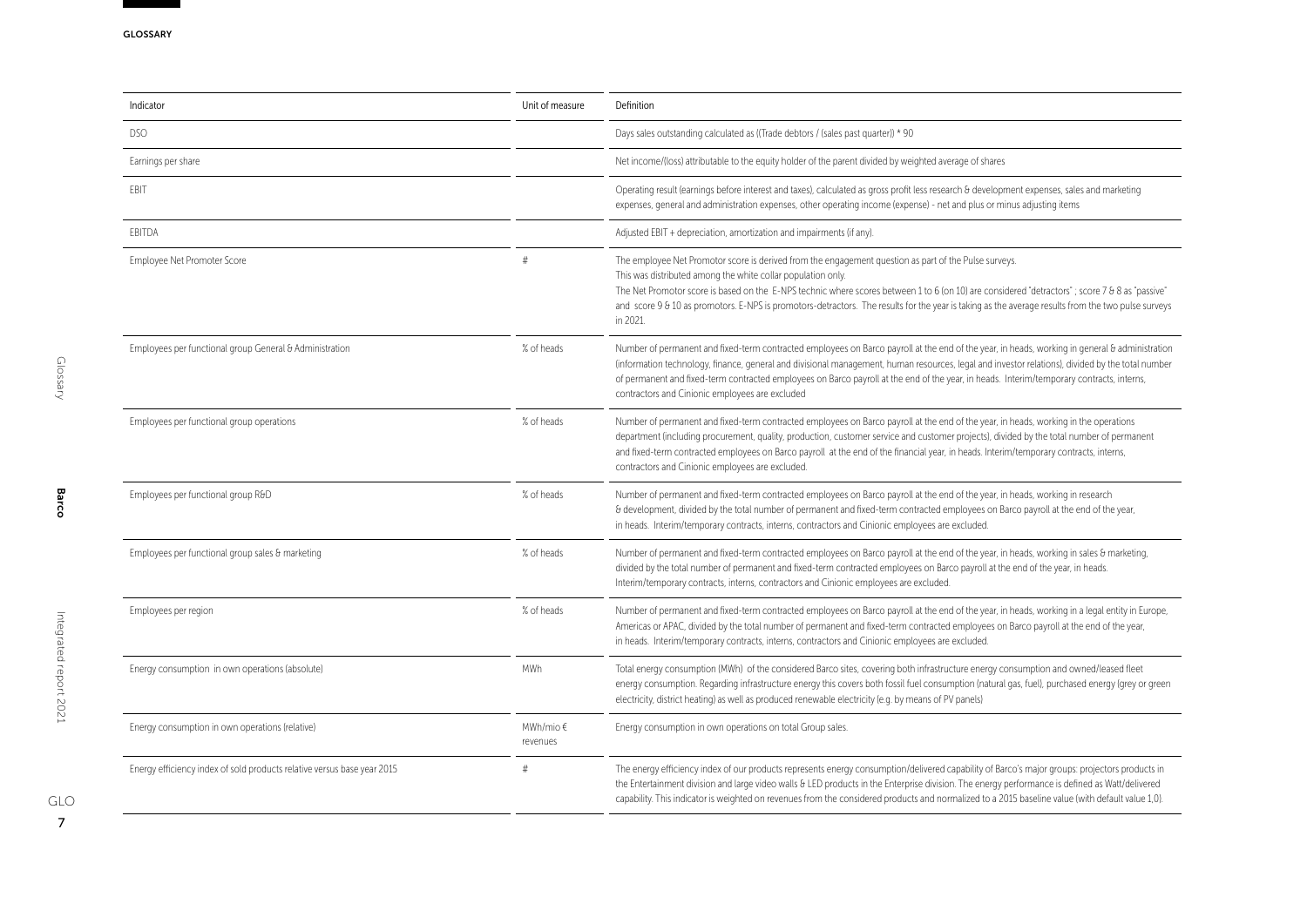| Indicator                                                                    | Unit of measure                                      | Definition                                                                                                                                                                                                                                                                                                                                                                                                                                                 |
|------------------------------------------------------------------------------|------------------------------------------------------|------------------------------------------------------------------------------------------------------------------------------------------------------------------------------------------------------------------------------------------------------------------------------------------------------------------------------------------------------------------------------------------------------------------------------------------------------------|
| Equity method                                                                |                                                      | Method of accounting whereby an investment (in an associate) is initially recognized at cost and subsequently adjusted for any changes in the<br>investor's share of the associate's net assets (i.e. equity). The income statement reflects the investor's share in the net result of the investee.                                                                                                                                                       |
| Free cashflow                                                                |                                                      | 'Gross operating cash flow excluding share options recognized as cost + change in net working capital + Interest (expense)/income + income<br>taxes + purchase of tangible and intangible fixed assets + proceeds on disposals of tangible and intangible fixed assets.                                                                                                                                                                                    |
| Greenhouse gas emissions infrastructure                                      | Tonnes CO <sub>2</sub> e /mio<br>€ revenues          | Greenhouse gas emissions infrastructure on total sales. Infrastructure covers total energy emissions from infrastructure energy, refrigerant losses<br>and waste generated at the facilities. Same scope applies as for Greenhouse gas emissions of our own operations.                                                                                                                                                                                    |
| Greenhouse gas emissions logistics                                           | Tonnes CO <sub>2</sub> e /mio<br>$\epsilon$ revenues | Greenhouse gas emissions logistics on total sales. Logistics covers all emissions from transport of goods (in- & outbound) paid for by Barco.<br>Same scope applies as for Greenhouse gas emissions of our own operations.                                                                                                                                                                                                                                 |
| Greenhouse gas emissions mobility                                            | Tonnes CO <sub>2</sub> e /mio<br>$\epsilon$ revenues | Greenhouse gas emissions mobility on total sales. Mobility covers owned/leased fleet emissions, commuting and business travel emissions.<br>Same scope applies as for Greenhouse gas emissions of our own operations.                                                                                                                                                                                                                                      |
| Greenhouse gas emissions of our own operations (absolute)                    | Tonnes CO <sub>2</sub> e                             | Sum of total Greenhouse gas emissions from infrastructure, mobility and logistics in tonnes of CO <sub>3</sub> e on total sales for all production and research<br>& development sites (in Belgium, China, Italy, Germany, India, Norway, Taiwan and US) covering in total minimum 85% of the Group's total FTE.<br>For more information on methodology, scope, baseline and calculation assumptions, we refer to methodology table on p. 14 in PPC report |
| Greenhouse gas emissions of sold products (product use emissions) (relative) | Tonnes CO <sub>2</sub> e /mio<br>$\epsilon$ revenues | Total greenhouse gas emissions of Barco sold products in tonnes of CO <sub>2</sub> e / total Group sales (mio € revenues). For more information<br>on methodology and scope, we refer to methodology table on p. 14 in PPC report                                                                                                                                                                                                                          |
| Greenhouse gas emissions scope 1 (absolute)                                  | Tonnes CO <sub>2</sub> e                             | Greenhouse gas emissions covering scope 1 as defined by the Greenhouse Gas Protocol in tonnes of CO <sub>2</sub> e. Scope 1 covers the direct emissions<br>from combustion of fossil fuels at company facilities and by company vehicles and emissions from refrigerant losses at company facilities.                                                                                                                                                      |
| Greenhouse gas emissions scope 2 (absolute)                                  | Tonnes CO <sub>2</sub> e                             | Greenhouse gas emissions covering scope 2 as defined by the Greenhouse Gas Protocol. Scope 2 covers the direct emissions from purchased<br>electricity and district heating. Note that the market based approach is used here.                                                                                                                                                                                                                             |
| Greenhouse gas emissions scope 3 incl. product use emissions (absolute)      | Tonnes CO <sub>2</sub> e                             | Greenhouse gas emissions scope 3 as defined by the Greenhouse Gas Protocol covers the direct emissions from upstream activities (fuel and<br>energy related activities, transportation and distribution, waste generated in operations, business travel, employee commuting) and downstream<br>activities (use of sold products) in tonnes of CO <sub>2</sub> e                                                                                            |
| Greenhouse gas emissions scope 3 incl. product use emissions (relative)      | Tonnes CO <sub>3</sub> e /mio<br>$\epsilon$ revenues | Greenhouse gas emissions scope 3 incl. product use emissions on total sales (mio € revenues).                                                                                                                                                                                                                                                                                                                                                              |
| Indirect costs/expenses                                                      |                                                      | Research & development expenses, sales and marketing expenses and general and administration expenses; including depreciations<br>and amortizations                                                                                                                                                                                                                                                                                                        |
| Innovation awards                                                            | #                                                    | Number of awards that recognize the innovative aspect of technology and/or solutions to create or enhance an outcome, awarded<br>by an independent organisation with a global, well known reputation                                                                                                                                                                                                                                                       |
| Internal mobility (% of vacancies filled internally)                         | %                                                    | Number of internally recruited, filled in vacancies/total number of vacancies filled.                                                                                                                                                                                                                                                                                                                                                                      |
| Inventory turns                                                              |                                                      | Inventory turns = 12 / [Inventory / (average monthly sales last 12 months x material cost of goods sold %)]                                                                                                                                                                                                                                                                                                                                                |
| Landfilled waste (absolute)                                                  | Tonnes                                               | Total amount of waste sent to landfill at the considered Barco sites in tonnes of waste.                                                                                                                                                                                                                                                                                                                                                                   |
| Landfilled waste (relative)                                                  | Tonnes/mio €<br>revenues                             | Landfilled waste on total Group sales.                                                                                                                                                                                                                                                                                                                                                                                                                     |

GLO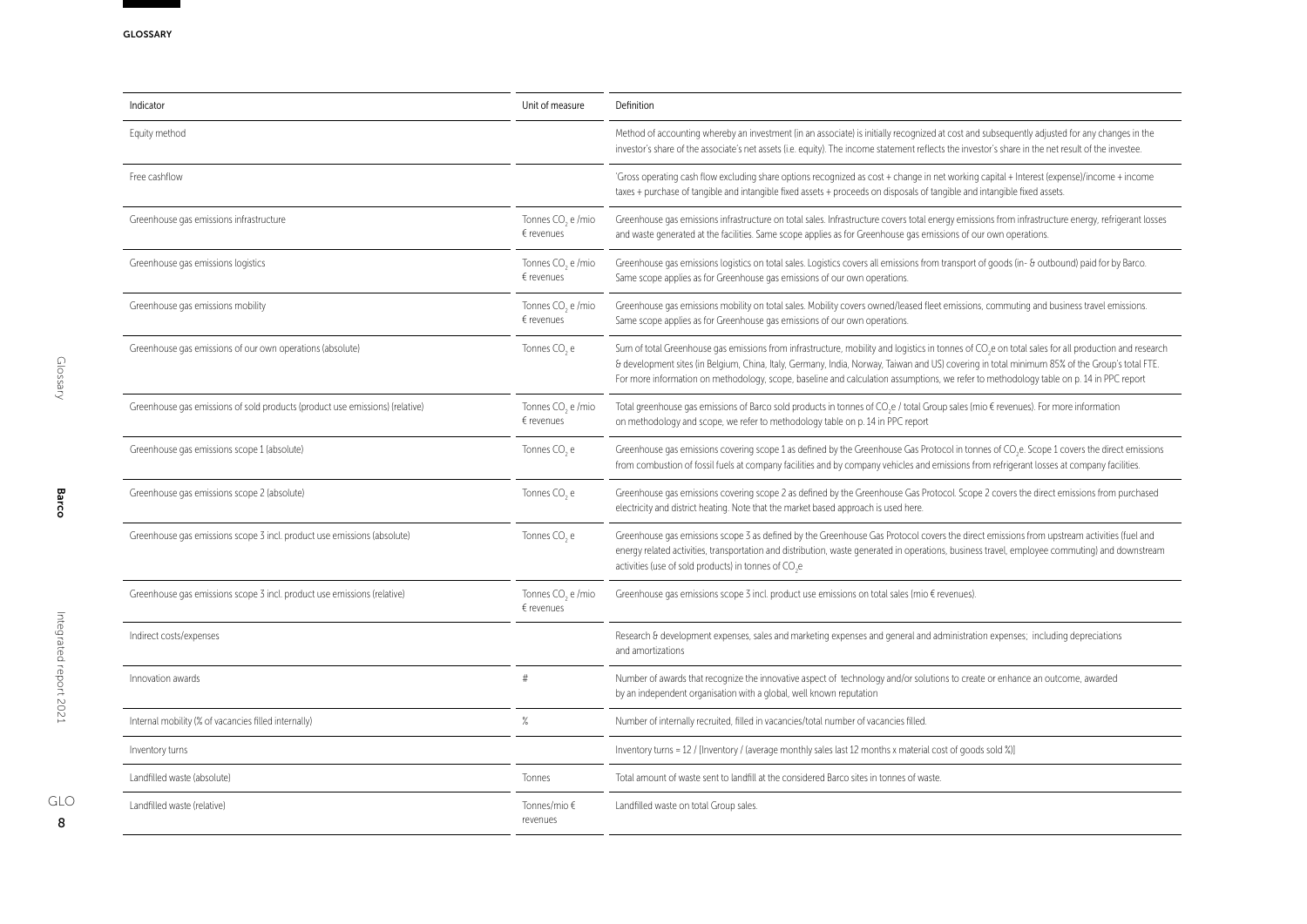| Indicator                                                                                                                                                                                     | Unit of measure    | Definition                                                                                                                                                                                                                                                                                                                                          |
|-----------------------------------------------------------------------------------------------------------------------------------------------------------------------------------------------|--------------------|-----------------------------------------------------------------------------------------------------------------------------------------------------------------------------------------------------------------------------------------------------------------------------------------------------------------------------------------------------|
| Lost time injury frequency rate (per 1 000 000 hours worked) employees                                                                                                                        | $\#$               | Number of lost-time injuries multiplied with 1,000,000 and divided by total hours worked by all employees. Lost-time injuries are accidents<br>that result in at least one lost day of work. When recording lost-time injuries, we use applicable national definitions for incidents as work-related.                                               |
| Lost Time Injury Severity rate (per 1000 hours worked) employees                                                                                                                              | #                  | Number of lost days of work of all employees multiplied with 1,000 and divided by total hours worked by all employees.                                                                                                                                                                                                                              |
| Material use (absolute)                                                                                                                                                                       | kg                 | Weight of product mass or components placed on the market (excluding the weight of sold intercompany items)                                                                                                                                                                                                                                         |
| Material use (relative)                                                                                                                                                                       | kg /mio € revenues | Material use/ Total product & project sales. We refer to note 3 on p. 35 in finance report for total product and project sales of the financial year.                                                                                                                                                                                               |
| Net financial cash/(debt)                                                                                                                                                                     |                    | Short term investments + Cash and cash equivalents + long-term financial receivables - long-term debts - current portion of long-term<br>debts - short-term debts                                                                                                                                                                                   |
| Nominal tax amount paid                                                                                                                                                                       | mio $\epsilon$     | Total taxes paid over the reporting paid as reported in the cash flow statement on the line 'Income taxes'                                                                                                                                                                                                                                          |
| Non-permanent workforce at the end of the financial year directly employed by Barco (heads,<br>fixed-term contracts + temporary work + apprenticeship)                                        | # heads            | Number of fixed-term contracts and interim/temporary contracts directly employed by Barco at the end of the financial year, in heads.<br>Permanent workforce, interns, contractors and Cinionic employees are excluded.                                                                                                                             |
| Nr of data / GDPR / privacy incidents reported to data protection authorities                                                                                                                 | #                  | Number of personal data breaches reported to the data protection authorities at the end of the financial year.                                                                                                                                                                                                                                      |
| Nr of incidents of non-compliance regarding the health and safety impacts of products and<br>services                                                                                         | #                  | Number of incidents of non-compliance registered in the field causing a health or safety impact for any stakeholder working with our products<br>or using our services                                                                                                                                                                              |
| Nr of incidents reported via ethics mailbox                                                                                                                                                   | #                  | Incident is every notification, complaint, question or request for ethical guidance, addressed to ethics@barco.com, regardless whether the sender<br>is known or anonymous                                                                                                                                                                          |
| Nr of notifications about potential vulnerabilities (including duplicates) in products or services,<br>reported by customers, ethical hackers and third-party pen-testers contracted by Barco | #                  | This is the number of notifications regarding security received via the following channels: (1) our PSIRT (Product Security Incident Response<br>Team), reported by external experts and researchers, (2) our service desk, reported by customers, or (3) via penetration test reports (reported by<br>third party experts, contracted by Barco).   |
| Number of blue collars at the end of the financial year (incl Cinionic) (FTEs)                                                                                                                | #FTEs              | Total blue-collar number of permanent and fixed-term contracts on Barco and Cinionic payroll at the end of the year, in fulltime equivalents.<br>Interim/temp contracts, interns and contractors are excluded.                                                                                                                                      |
| Number of employees at the end of the financial year (FTEs)                                                                                                                                   | #FTEs              | Total number of permanent and fixed-term contracts on Barco payroll at the end of the year, in fulltime equivalents. Interim/temp contracts,<br>interns and contractors and Cinionic employees are excluded.                                                                                                                                        |
| Number of employees at the end of the financial year (heads)                                                                                                                                  | # heads            | Total number of permanent and fixed-term contracts on Barco payroll at the end of the year, in heads. Interim/temp contracts, interns and<br>contractors and Cinionic employees are excluded.                                                                                                                                                       |
| Number of employees at the end of the financial year (incl. Cinionic)(FTEs),<br>including split of white collars and blue collars                                                             | #FTFs              | Total number of permanent and fixed-term contracts on Barco and Cinionic payroll at the end of the year, in fulltime equivalents.<br>Interim/temp contracts, interns and contractors are excluded.                                                                                                                                                  |
| Number of iGemba improvement suggestions per operator                                                                                                                                         | #                  | Total number of iGemba improvement suggestions received in the considered year/total number of operators. iGemba is the name of Barco's<br>continuous improvement system. An improvement suggestions is an idea, improvement, solution,  that is registered by an operator on an<br>iGemba improvement card. An operator is a blue-collar employee. |
| Number of major (key, key+, core) suppliers (covering X% of production spend)                                                                                                                 | #                  | Number of key, key+ and core suppliers at the end of the financial year. Categorization of key, key+ and core suppliers is based upon supply risk<br>and cost relevance to Barco.                                                                                                                                                                   |
| Number of nationalities in the global workforce                                                                                                                                               | #                  | Total number of nationalities of the number of permanent and fixed-term contracted employees on Barco payroll at the end of financial year.                                                                                                                                                                                                         |

GLO  $\overline{9}$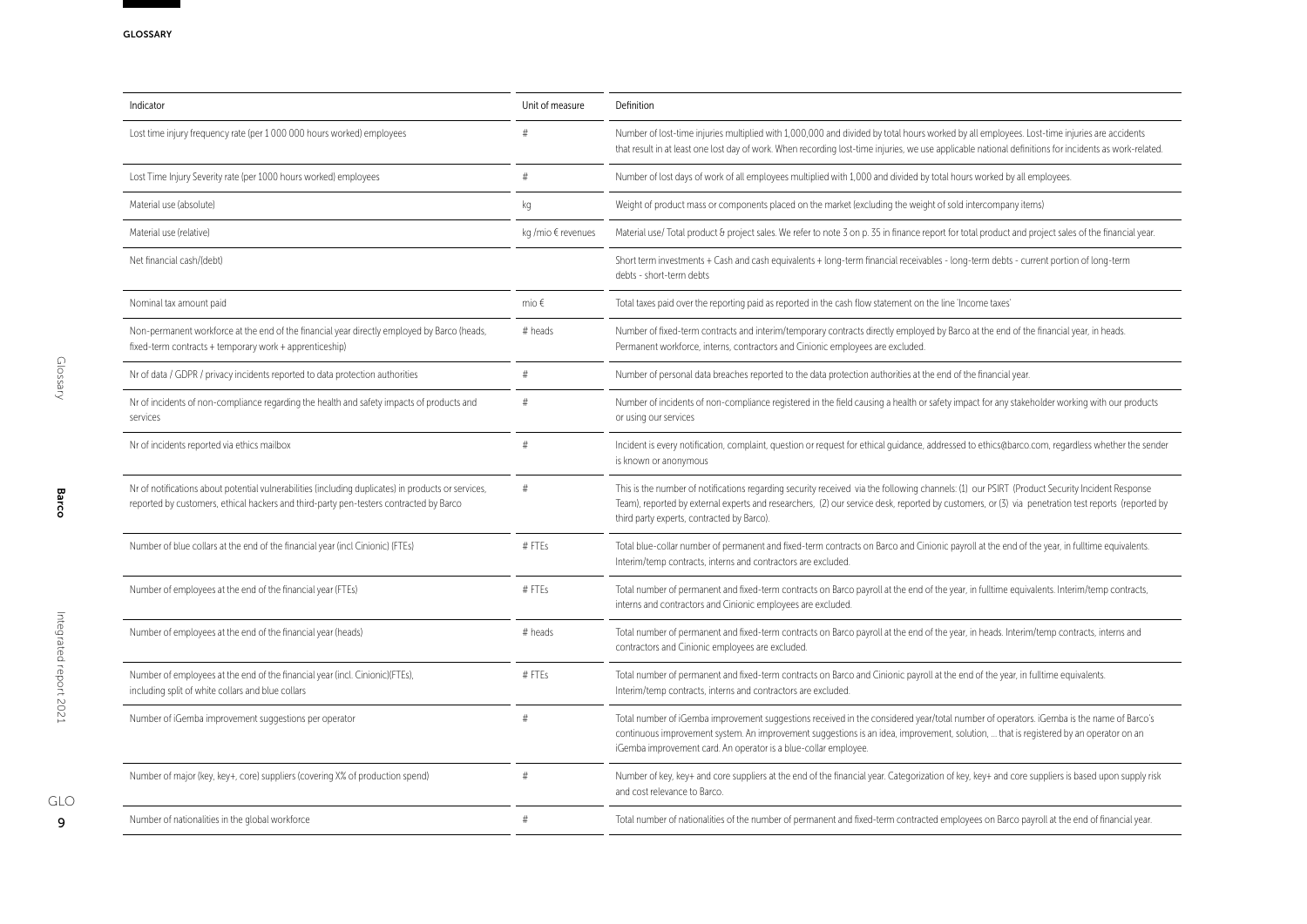| Indicator                                                                                             | Unit of measure | Definition                                                                                                                                                                                                                                                                                                                                                                                                                                                                                                                                    |
|-------------------------------------------------------------------------------------------------------|-----------------|-----------------------------------------------------------------------------------------------------------------------------------------------------------------------------------------------------------------------------------------------------------------------------------------------------------------------------------------------------------------------------------------------------------------------------------------------------------------------------------------------------------------------------------------------|
| Number of new (external) hires                                                                        | # heads         | Number of permanent + fixed-term contracted hires (externally recruited) on Barco payroll during year, in heads. Interim/temporary contracts,<br>interns, contractors and Cinionic employees are excluded.                                                                                                                                                                                                                                                                                                                                    |
| Number of new patent filings                                                                          | #               | New patent applications filed in the indicated year.                                                                                                                                                                                                                                                                                                                                                                                                                                                                                          |
| Number of non-executive Board members / Number of Board members excluding employee<br>representatives | ratio           | Ratio comparing non-executive board members over the board members (excluding possible employee representatives)                                                                                                                                                                                                                                                                                                                                                                                                                              |
| Number of patents at year-end                                                                         | #               | Total number of granted patents at year-end (of the indicated year).                                                                                                                                                                                                                                                                                                                                                                                                                                                                          |
| Number of product lines in scope of ISO 27001                                                         | #               | Product lines in scope of ISO27001 as published on our public certificate at the end of the financial year.<br>Product lines are products found on the public Barco.com website.                                                                                                                                                                                                                                                                                                                                                              |
| Number of supplier quality audits                                                                     | $\#$            | Total number of supplier quality audits performed during reporting year by Barco personnel.                                                                                                                                                                                                                                                                                                                                                                                                                                                   |
| Number of white collars at the end of the financial year (incl Cinionic) (FTEs)                       | #FTFs           | Total white-collar number of permanent and fixed-term contracts on Barco and Cinionic payroll at the end of the year, in fulltime equivalents.<br>Interim/temp contracts, interns and contractors are excluded.                                                                                                                                                                                                                                                                                                                               |
| Operating capital employed (including goodwill)                                                       |                 | Operating capital employed + goodwill                                                                                                                                                                                                                                                                                                                                                                                                                                                                                                         |
| Operating capital employed (OCE)                                                                      |                 | Working capital + other long term assets and liabilities                                                                                                                                                                                                                                                                                                                                                                                                                                                                                      |
| Operating expenses (OPEX)                                                                             |                 | Research & development expenses, sales and marketing expenses and general and administration expenses; excluding depreciations<br>and amortizations                                                                                                                                                                                                                                                                                                                                                                                           |
| Order                                                                                                 |                 | An order can only be recognized if a valid purchase order has been received from the invoice-to customer.<br>An order is only valid if it is:<br>- In writing. This includes electronic version of the purchase order out of the customer's ERP system.<br>- The contract needs to be signed by an authorized person from the business partner.<br>Next to this, a minimum number of fields need to be mentioned on the order like customer name, address, reference to sales quotation<br>or business partner sales agreement of Barco, etc. |
| Orderbook                                                                                             |                 | Orderbook are previously received orders, which still fulfill all the conditions of an order, but are not delivered yet and hence not taken in revenue.                                                                                                                                                                                                                                                                                                                                                                                       |
| Other long term assets and liabilities                                                                |                 | Other long term assets & liabilities include the sum of other intangible assets, land and buildings, other tangible assets, deferred tax assets (net).<br>We refer to note 9 and 10 for the amounts.                                                                                                                                                                                                                                                                                                                                          |
| Other working capital                                                                                 |                 | Other working capital includes the net of other non-current assets, other amounts receivable, prepaid expenses and accrued income and other<br>long term liabilities, advances received from customers, tax payables, employee benefits liabilities, other current liabilities, accrued charges<br>and deferred income and provisions                                                                                                                                                                                                         |
| Participation rate Annual General Meeting                                                             | $\frac{9}{6}$   | The participation rate is the ratio between the number of shares which are present or represented at the shareholders meeting or have voted<br>remotely prior to that meeting, and the total number of shares issued by the company.                                                                                                                                                                                                                                                                                                          |
| Permanent workforce at the end of the financial year (heads)                                          | # heads         | Number of employees on Barco payroll having a permanent employment contract at the end of the financial year, in heads.<br>Fixed-term contracts/apprenticeships, interim/temporary contracts, interns, contractors and Cinionic employees are excluded.                                                                                                                                                                                                                                                                                       |
| R&D spend                                                                                             | mio €           | Indirect expense spent on Research and Development over the reporting period                                                                                                                                                                                                                                                                                                                                                                                                                                                                  |
| R&D spend (in % of sales)                                                                             | $\frac{9}{6}$   | Research and development spend in percentage of sale                                                                                                                                                                                                                                                                                                                                                                                                                                                                                          |

GLO  $10$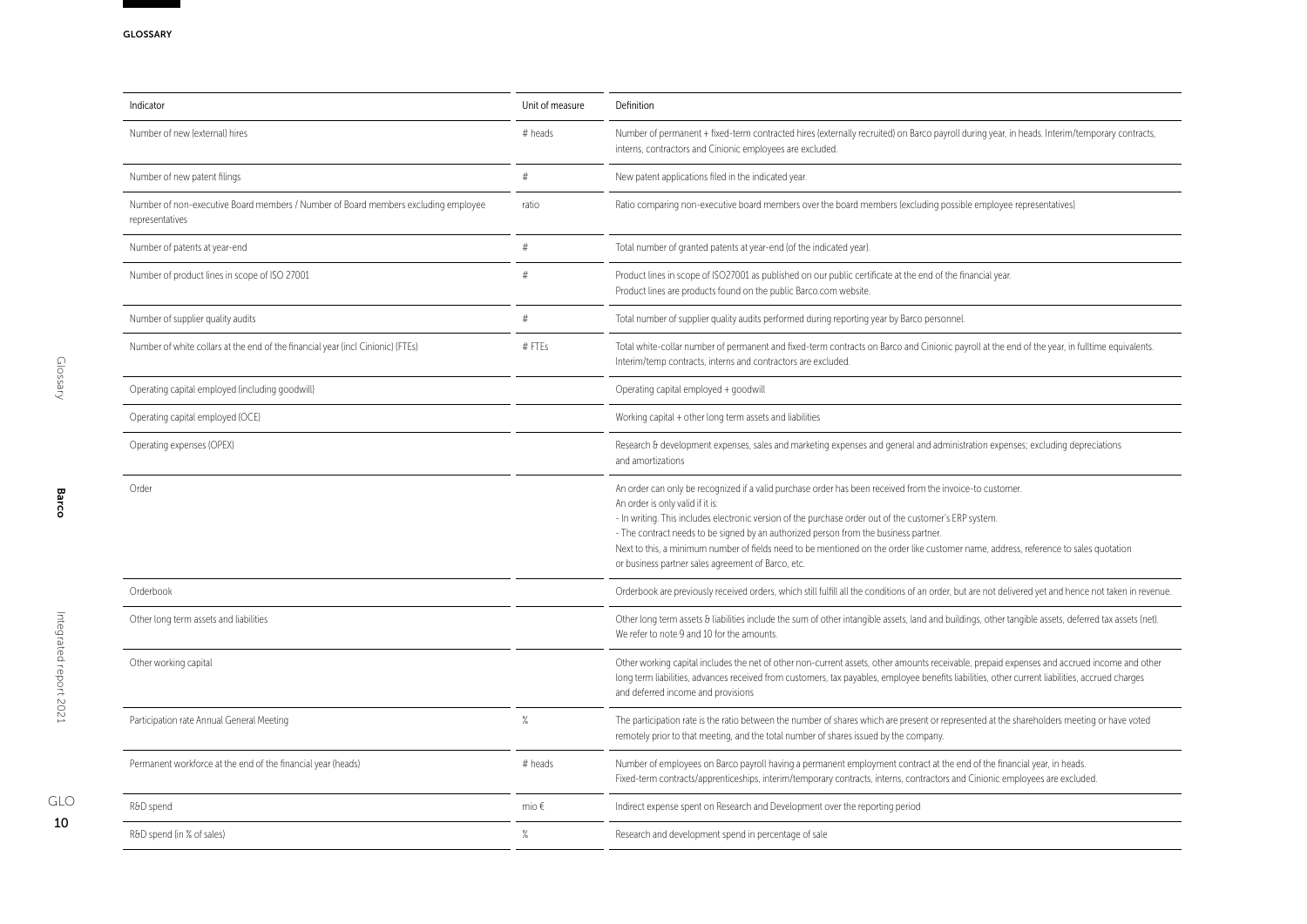| Unit of measure          | Definition                                                                                                                                                                                                                                                                                                                                                                                                                                                                                                                                                                                                                                                                                                                                                                                                     |
|--------------------------|----------------------------------------------------------------------------------------------------------------------------------------------------------------------------------------------------------------------------------------------------------------------------------------------------------------------------------------------------------------------------------------------------------------------------------------------------------------------------------------------------------------------------------------------------------------------------------------------------------------------------------------------------------------------------------------------------------------------------------------------------------------------------------------------------------------|
| $\%$                     | Total absentee days lost divided by the total days scheduled to be worked by employees during the reporting period, expressed as a percentage.                                                                                                                                                                                                                                                                                                                                                                                                                                                                                                                                                                                                                                                                 |
| Tonnes                   | Total amount of recycled or composted waste at the considered Barco sites in tonnes of waste.                                                                                                                                                                                                                                                                                                                                                                                                                                                                                                                                                                                                                                                                                                                  |
| Tonnes/mio €<br>revenues | Total recycled or composted waste on total Group sales.                                                                                                                                                                                                                                                                                                                                                                                                                                                                                                                                                                                                                                                                                                                                                        |
| $\%$                     | Tonnes recycled or composted waste/ total tonnes of solid waste generated at the considered Barco sites.                                                                                                                                                                                                                                                                                                                                                                                                                                                                                                                                                                                                                                                                                                       |
| %                        | Sum of production spend of major suppliers per region /total production spend of major suppliers. Production spend equals total cost<br>of production materials. Major suppliers are key, key + and core suppliers. Categorization of key, key+ and core suppliers is based upon supply risk<br>and cost relevance to Barco.                                                                                                                                                                                                                                                                                                                                                                                                                                                                                   |
|                          | Adjusted EBIT after tax relative to operating capital employed (including goodwill). ROCE = EBIT*(1- effective tax rate)/Operating capital employed<br>(including goodwill).                                                                                                                                                                                                                                                                                                                                                                                                                                                                                                                                                                                                                                   |
| mio $\epsilon$ revenues  | Total revenue coming from products sold having a Barco eco label > B (A, A+, A++). The ecoscoring methodology, which is validated against<br>the ISO 14021 standard, is explained on our website https://www.barco.com/en/paqe/sustainability/ecoscore.                                                                                                                                                                                                                                                                                                                                                                                                                                                                                                                                                        |
|                          | At Barco's Extraordinary General Shareholder's Meeting, of 30 April 2020, the shareholders have approved the share split by a factor seven (7),<br>effective as of 1 July 2020. The purpose of the share split is to enhance accessibility and to improve the liquidity of the Barco share. As a result of<br>this share split, Barco's total capital shall be represented by 91,487,438 shares as from 1 July 2020. Each of these shares confers one voting right<br>at the General Meeting. The new split shares (please note: new ISIN code BE0974362940) are traded on the Euronext Brussels regulated market<br>from 1 July 2020 onwards. Therefore, the earnings and diluted earnings per share as of 31 December 2019 and 2018 are for comparison reasons<br>recalculated for the new number of shares. |
|                          | Companies in which Barco exercises control                                                                                                                                                                                                                                                                                                                                                                                                                                                                                                                                                                                                                                                                                                                                                                     |
|                          | Tangible fixed assets                                                                                                                                                                                                                                                                                                                                                                                                                                                                                                                                                                                                                                                                                                                                                                                          |
|                          | The theoretical tax rate is the corporate tax rate applied in the country of origin of the parent legal entity (i.e. Belgium). The Belgian corporate tax<br>rate as of 2020 is 25% (2019: 29.58%)                                                                                                                                                                                                                                                                                                                                                                                                                                                                                                                                                                                                              |
| # of shares              | # of shares bought back over the reporting year                                                                                                                                                                                                                                                                                                                                                                                                                                                                                                                                                                                                                                                                                                                                                                |
| k€                       | Amount paid in dividends to shareholders over a reporting period, also reported in the financial report                                                                                                                                                                                                                                                                                                                                                                                                                                                                                                                                                                                                                                                                                                        |
| k€                       | The remuneration package of the CEO consists of all salaries, benefits, bonuses and value of employer pension contribution. We refer to note 2.B<br>Remuneration of the CEO in CGR part of the integrated report.                                                                                                                                                                                                                                                                                                                                                                                                                                                                                                                                                                                              |
| ratio                    | Total CEO compensation (excluding stock options) over lowest employee compensation registered in the legal entity Barco NV in Belgium.                                                                                                                                                                                                                                                                                                                                                                                                                                                                                                                                                                                                                                                                         |
| <b>MWh</b>               | Total electricity consumption (MWh) of the considered Barco sites                                                                                                                                                                                                                                                                                                                                                                                                                                                                                                                                                                                                                                                                                                                                              |
| Tonnes CO <sub>2</sub> e | Total Greenhouse Gas emissions of the considered Barco sites and Barco sold products for the complete covered scope (own operations<br>emissions + product use emissions) in tonnes of CO <sub>2</sub> e.                                                                                                                                                                                                                                                                                                                                                                                                                                                                                                                                                                                                      |
|                          |                                                                                                                                                                                                                                                                                                                                                                                                                                                                                                                                                                                                                                                                                                                                                                                                                |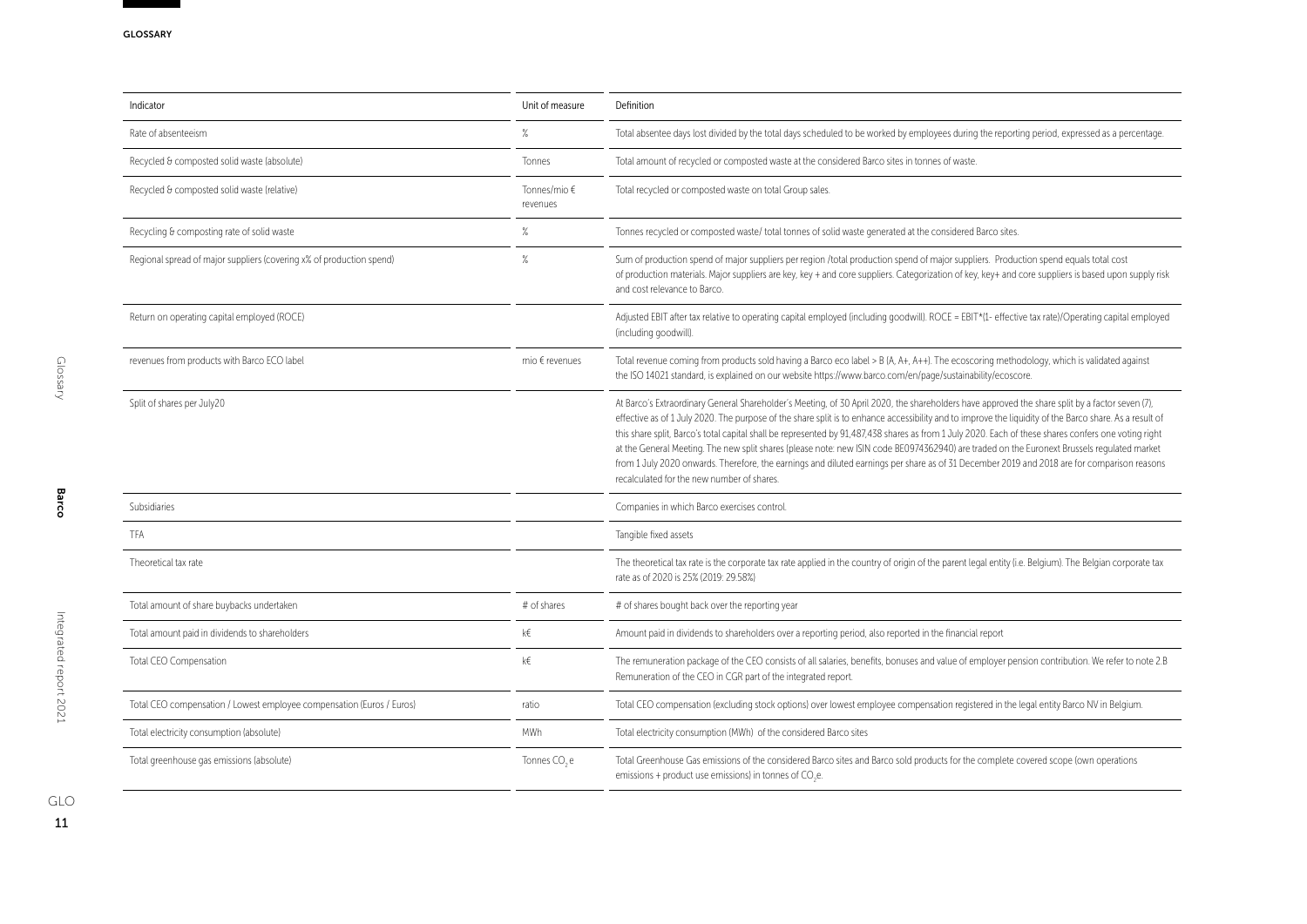| Unit of measure                          | Definition                                                                                                                                                                                                                                                                                                       |
|------------------------------------------|------------------------------------------------------------------------------------------------------------------------------------------------------------------------------------------------------------------------------------------------------------------------------------------------------------------|
| Tonnes CO, e /mio<br>$\epsilon$ revenues | Total Greenhouse Gas emissions on total Group sales.                                                                                                                                                                                                                                                             |
| Tonnes                                   | Total amount of hazardous solid waste generated at the considered Barco sites in tonnes of waste. Note that the classification of "hazardous"<br>is dependent on the legal framework of the country considered.                                                                                                  |
| <b>Tonnes</b>                            | Total amount of solid waste generated at the considered Barco sites in tonnes of waste. Solid waste is all reported waste at the Barco sites<br>in solid state, excluding liquid waste streams such as wastewater.                                                                                               |
| Tonnes/mio €<br>revenues                 | Total solid waste on total Group sales.                                                                                                                                                                                                                                                                          |
|                                          | Number of deaths of persons at work or performing work related tasks, including employees and contractors                                                                                                                                                                                                        |
| % of heads                               | Number of permanent and fixed-term contracted employees on Barco payroll that voluntary left Barco over the year / total number<br>of permanent and fixed-term contracted employees on Barco payroll at year-end, in heads. Interim/temp contracts, interns, contractors<br>and Cinionic employees are excluded. |
| m <sup>3</sup>                           | Direct purchased water at the considered Barco sites in m <sup>3</sup> . Typically this is called "city water", "tap water", "mains water". It excludes water use<br>from other sources (e.g. Captured rainfall or groundwater).                                                                                 |
|                                          | Trade debtors + inventory - trade payables - other working capital                                                                                                                                                                                                                                               |
|                                          |                                                                                                                                                                                                                                                                                                                  |